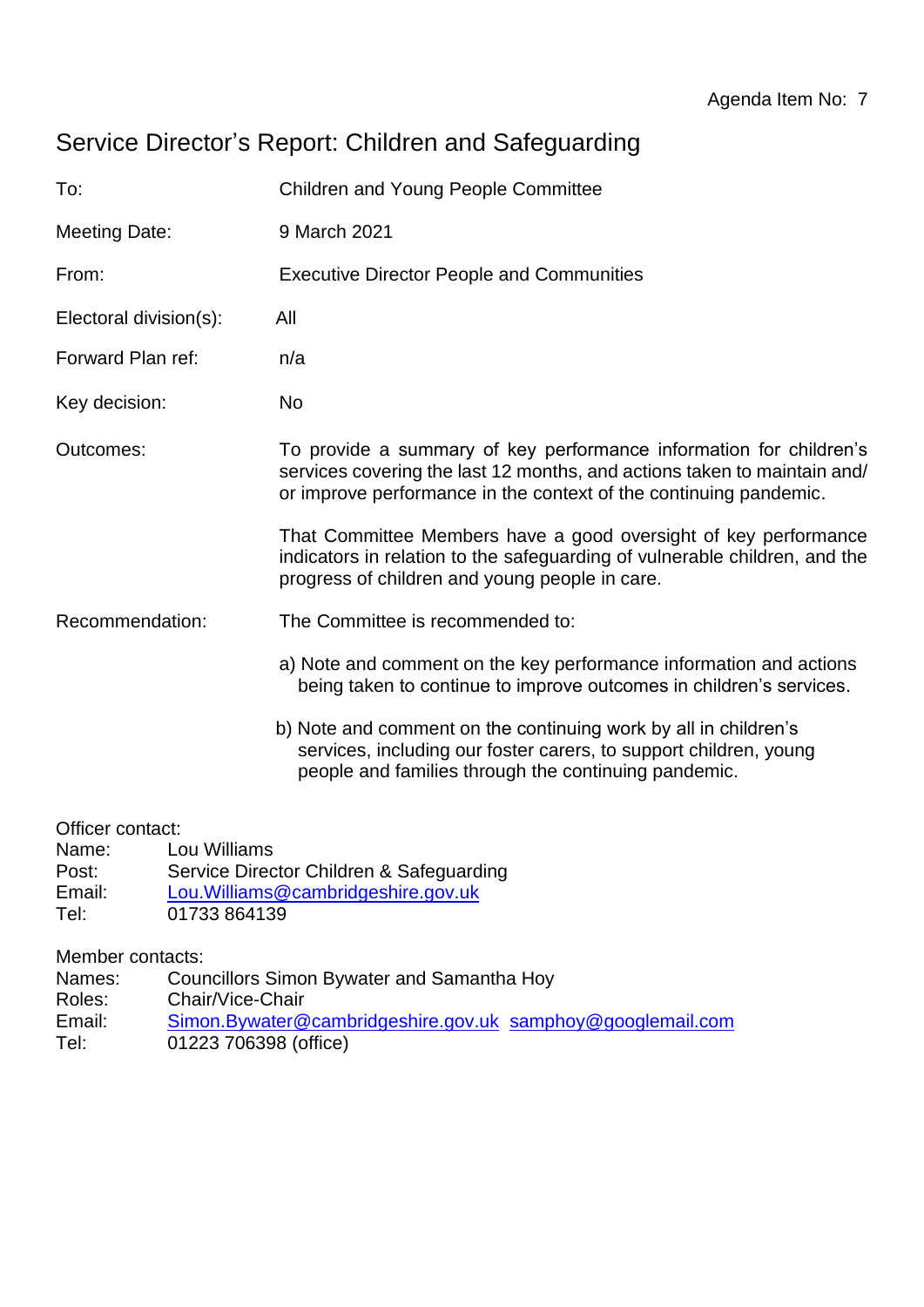## 1. Background

- 1.1. The report begins by summarising key performance information in children's services as of the end of January 2021.
- 1.2. The report also summarises some recent developments in respect of Corporate Parenting services, including changes that we expect to deliver improved outcomes for children in care and young people leaving care.
- 2. Main Issues

#### **Summary of key performance information**

- 2.1. This latest performance report needs to be seen in the context of the country returning to national lockdown in January 2021.
- 2.2. As in previous lockdowns, managers across the service have reviewed all children known to early help and safeguarding services in order to determine those who are most vulnerable. Face to face visiting remains in place for all children and young people about whom we have greatest concern, although direct visiting is also supplemented by virtual visiting where appropriate.
- 2.3. As previously, we have worked closely with schools to support continued attendance by vulnerable children and, again as previously, schools have remained hugely supportive.
- 2.4. We have continued to ensure that we are keeping as many services operating as we can, where doing so is possible in a Covid secure way. In practice, this means that some delivery has moved back to being virtual but we have, for example, kept our children and family centres open for pre-booked appointments as resources such as these are very helpful for families with young children and new parents.
- 2.5. The continuing pandemic and restrictions that have been put in place have placed challenges for our staff and carers. More of our staff are working from home again for more of or all of the time. Overall, our staff and foster carers continue to do amazing work, but fatigue and anxieties about when this situation will finally come to an end have probably been closer to the surface in this lockdown for many than in previous ones
- 2.6. The data included in this report is as of the end of January 2021, which is the most recently available data available.

#### **Early Help, referrals, assessments and family safeguarding**

2.7. The chart below shows the number of early help assessments initiated month by month. These assessments are commenced where it appears that the child or young person may have a range of additional needs that require some coordinated support, perhaps from a school, health services and the council's directly provided early help service: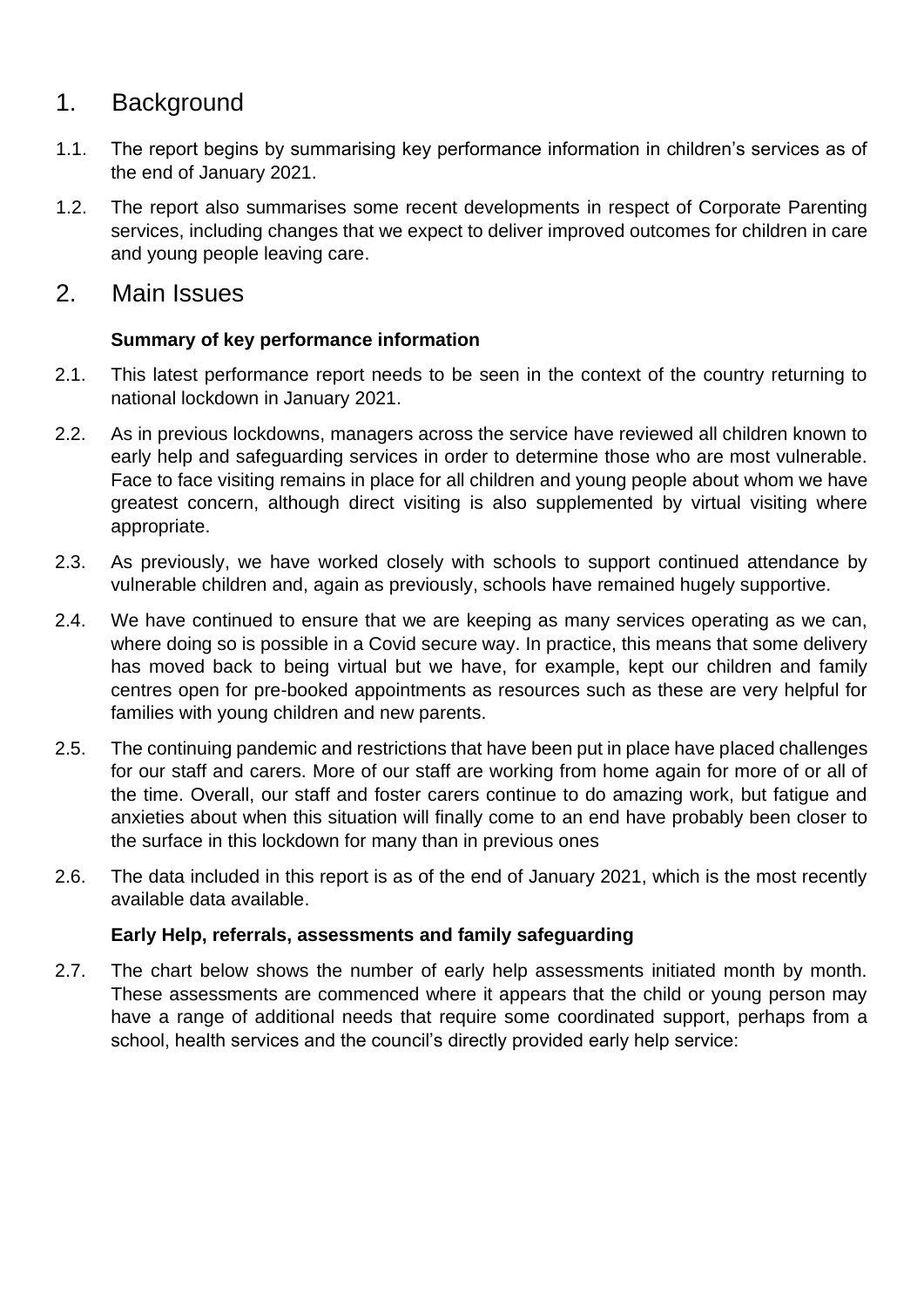Number of EHAs initiated during month



- 2.8. The number of early help assessments completed in October and November was significantly higher than the same period in the previous year; this of course coincided with all pupils returning to schools. The number of assessments completed in January 2021 is a little higher than the number completed in January 2020, but much of this data would not have been affected by the return to home-schooling in January 2021 as most assessments completed in that month would have been initiated in December 2020.
- 2.9. It is reassuring that numbers of assessments have remained at higher levels, as this does indicate that need continues to be identified. There will undoubtedly be an impact from schools being physically closed for most pupils and indicates that we can expect a further increase in demand once schools fully reopen.
- 2.10. Managers within early help are now reporting indications of increasing complexity of need alongside higher numbers of referrals. Particular areas of increased need have related to challenging behaviour within the home and mental and emotional health and wellbeing among young people. Our young people's workers are currently working with a number of young people who are expressing severe anxiety around social isolation and worries about exams, qualifications and similar, for example.
- 2.11. Early help services are also working closely with colleagues within the Think Communities team, and there is growing connectivity between our services and community and other support groups and services. There has been, for example, considerable activity in the Fenland area to support families facing food and fuel poverty.
- 2.12. Work is also taking place and involving young people to create social media and other content that challenges the at times all pervasive notion that everything is doom, especially for young people's futures. Challenges are real, of course, but it is also important to ensure that we build confidence and resilience and positivity about the future.
- 2.13. The following chart provides information about referrals into Children's Social Care: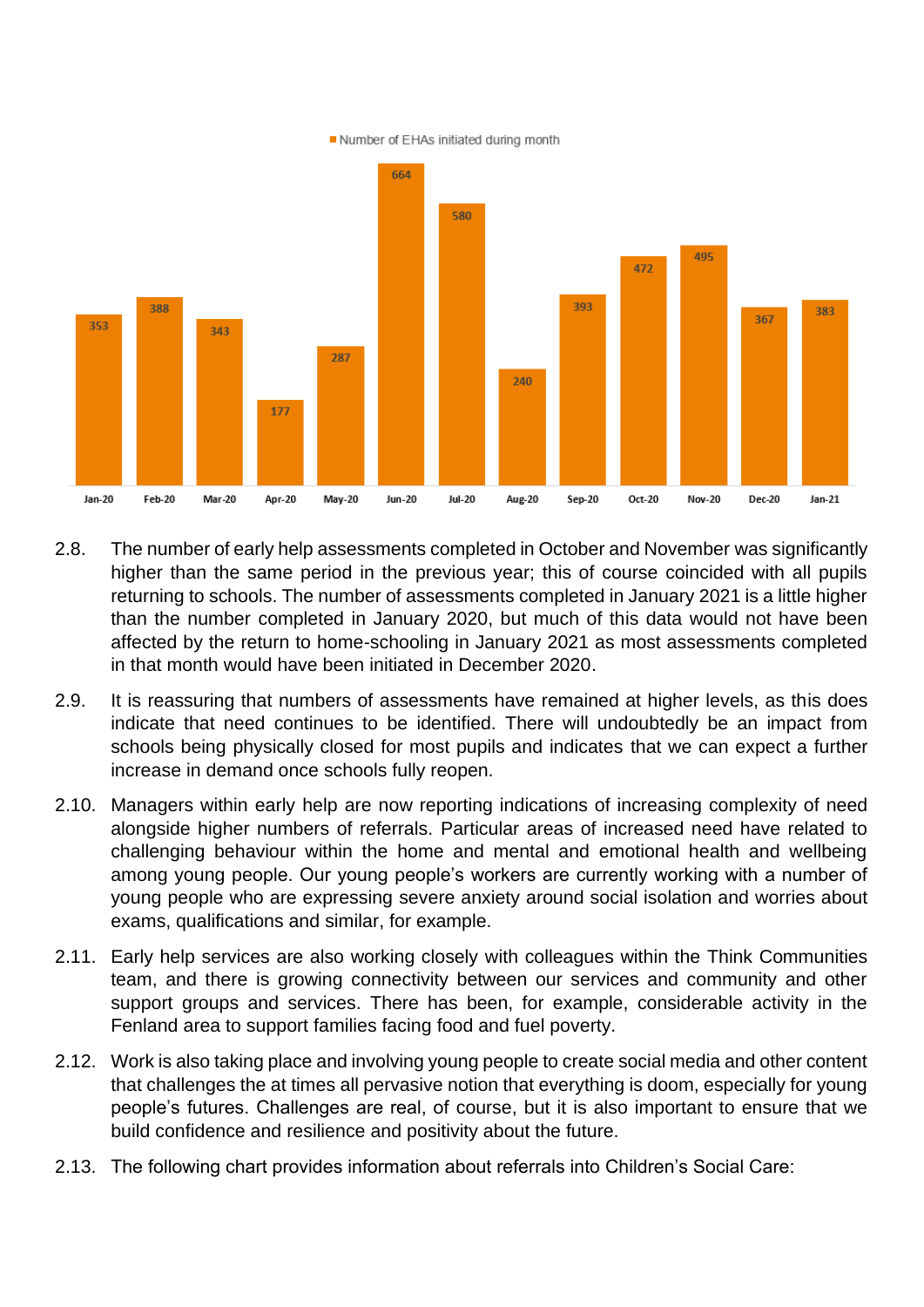

Number of Referrals

Open Referrals at month end

- 2.14. The above chart illustrates that in terms of the number of children and young people accepted into the safeguarding service as referrals has continued to remain broadly similar to the position in January 2020. What we are beginning to see is a reversal of a longer term trend of a reduction in overall numbers of children and young people open to the service. This picture from the data fits with the anecdotal comments of managers and teams across children's safeguarding services that complexity of need has increased even while overall numbers being referred has not yet increased significantly.
- 2.15. Where it is considered after further limited enquiries that children referred may be in need or in need of protection under the Children Act 1989, an assessment must be completed within 45 working days of the referral. The chart below shows the number of assessments completed month by month, and the number completed within that timeframe. Performance in January was that 70% of assessments were completed within the required timescale.



2.16. Performance in January 2021 was considerably lower than typical performance. This is likely to be related to the additional bank holidays and the closure of the service to all but the most urgent work between Chiasmas and New Year. Year to date performance at 85% remains good when compared with our statistical neighbours [81%] and England averages [83%] and is an improvement on last financial year when the proportion of assessments completed on time was 81%.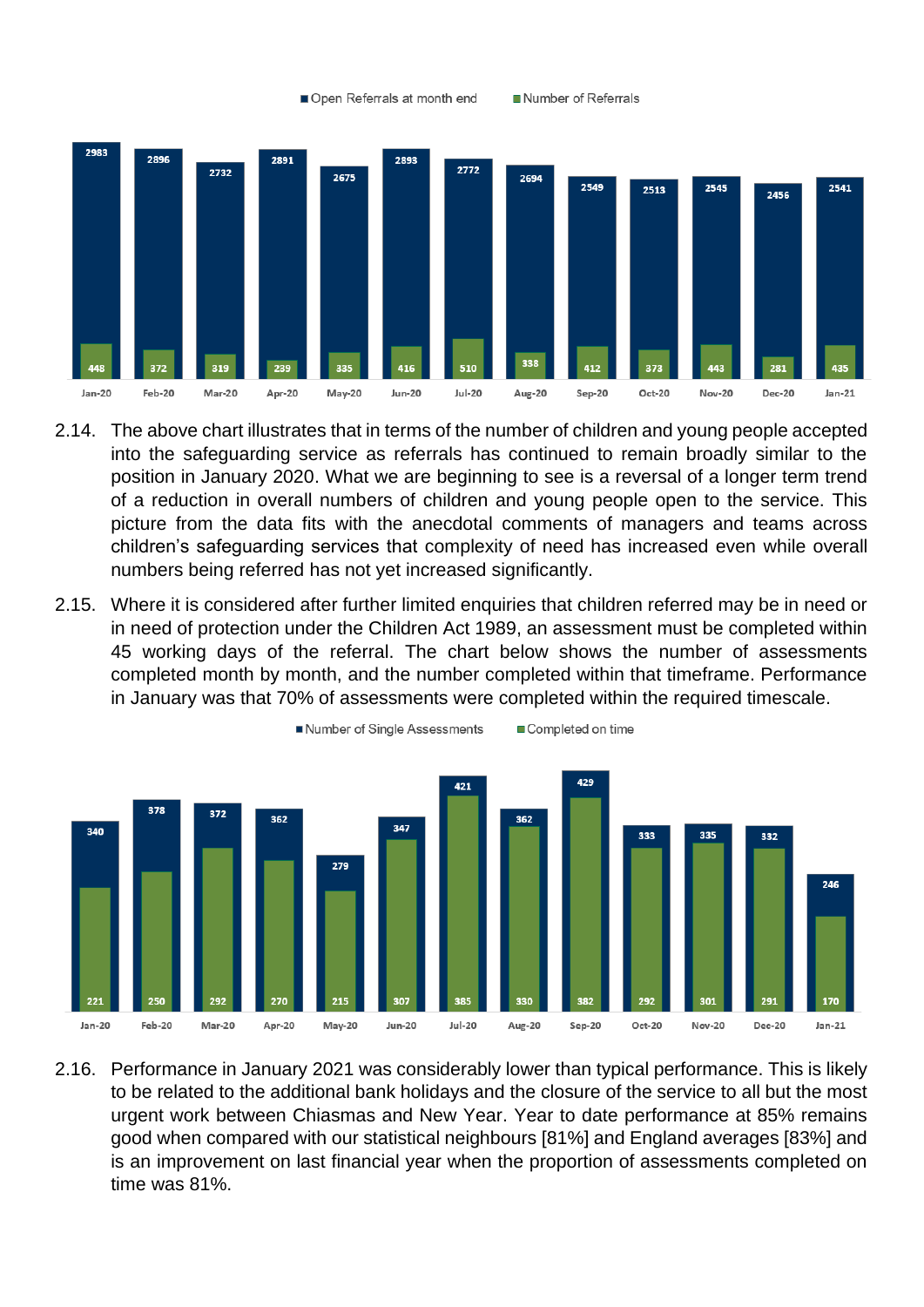2.17. The chart below shows the number of children subject to a child protection plan over the last 12 months:



- 2.18. Numbers of children subject to child protection plans had been steadily declining until around May 2020. The May 2020 figure of 320 children subject to child protection plans is around the long term level that we would want to see as a service, and all things being equal, we would have expected numbers to have remained at or around this level. Instead, numbers have been increasing since then, although that increase has levelled off most recently.
- 2.19. This increase in numbers again fits with the messages from staff and managers of increasing complexity, although that is not the only factor at work here. As noted in the last report to committee, we continue to issue fewer care proceedings, meaning that we are supporting more children in the community. All things being equal, a reduction in care proceedings is often accompanied by an initial increase in child protection numbers.
- 2.20. The other issue is that the lockdown restrictions continue to mean that it is more difficult to support families to address complex issues. Virtual engagement with parents who are struggling with complex issues is less effective than direct face to face work and group work.
- 2.21. This means that it takes longer to complete the actions associated with children in need and child protection plans, with more children open to the service for longer as a result.
- 2.22. Having said all of that, at 423 children subject to child protection plans, our rate per 10,000 population aged 0-19 is 31.0, which remains below the average of our statistical neighbours at 36 per 10,000.
- 2.23. The next chart shows the proportion of visits to children subject to a child protection plan and who have been visited in accordance with the required timescales: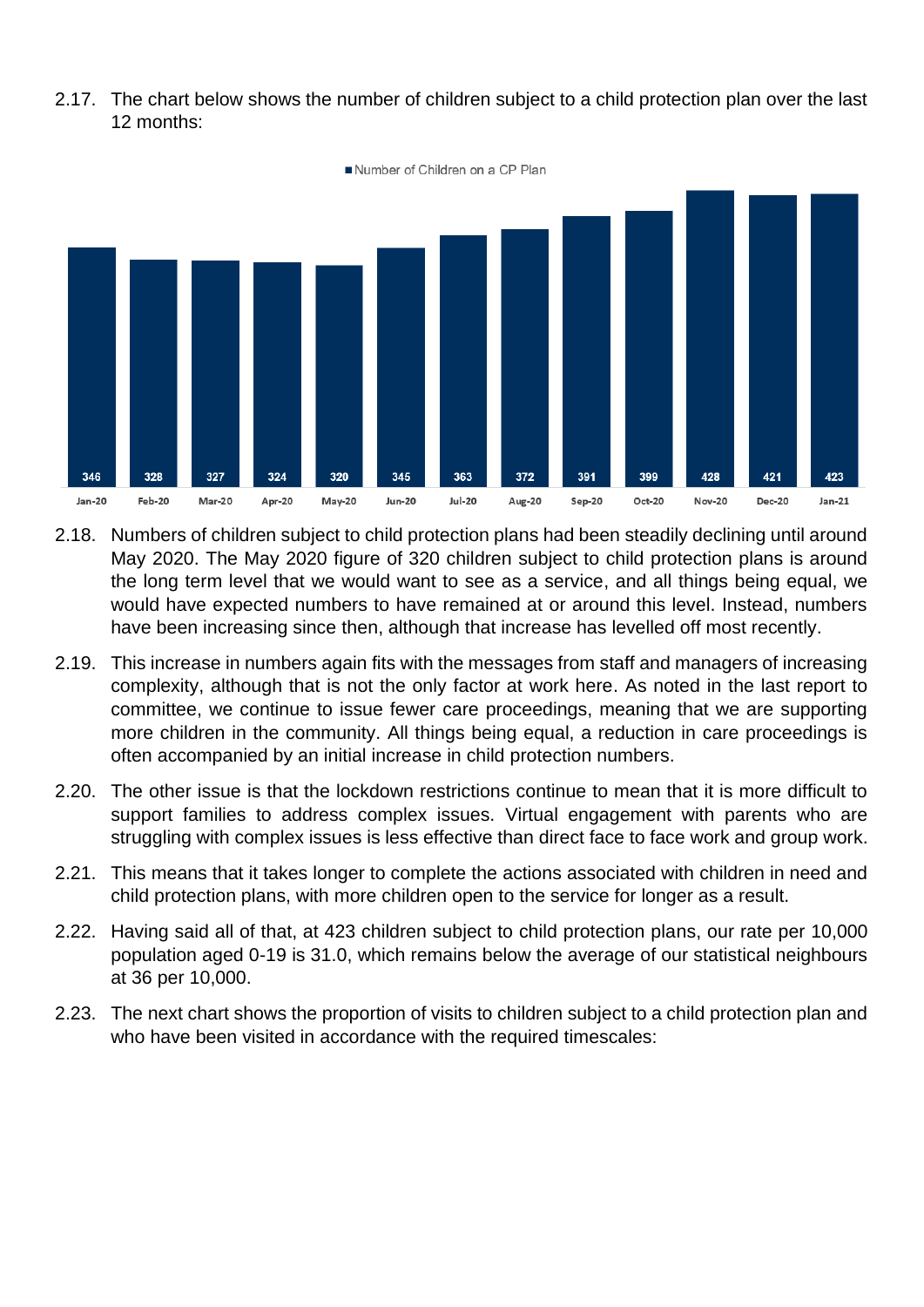

Children due a CP visit

Children with CP visit recorded in last 4 weeks

- 2.24. January performance was that 88% of all children due to be seen were seen within the required timescale. This is below our target of 95% but does need to be seen in the context of the renewed lockdown and increased numbers subject to child protection plans.
- 2.25. More positively, we are seeing a sustained improved performance in respect of children becoming subject to a child protection plan for the second time within two years of a previous plan, as shown in the chart below:



2.26. Numbers have been low for the last 12 months, with the year to date figure being 10%. The equivalent figure in 2018/19 for Cambridgeshire was 18% of children becoming subject to a child protection plan had been subject to a plan previously. Because of the nature of the population of families where children become subject to child protection plans, it is always going to be the case that some children are subject to chid protection plans more than once. Performance of around 10% is generally seen as good. Where this is moving towards 20%,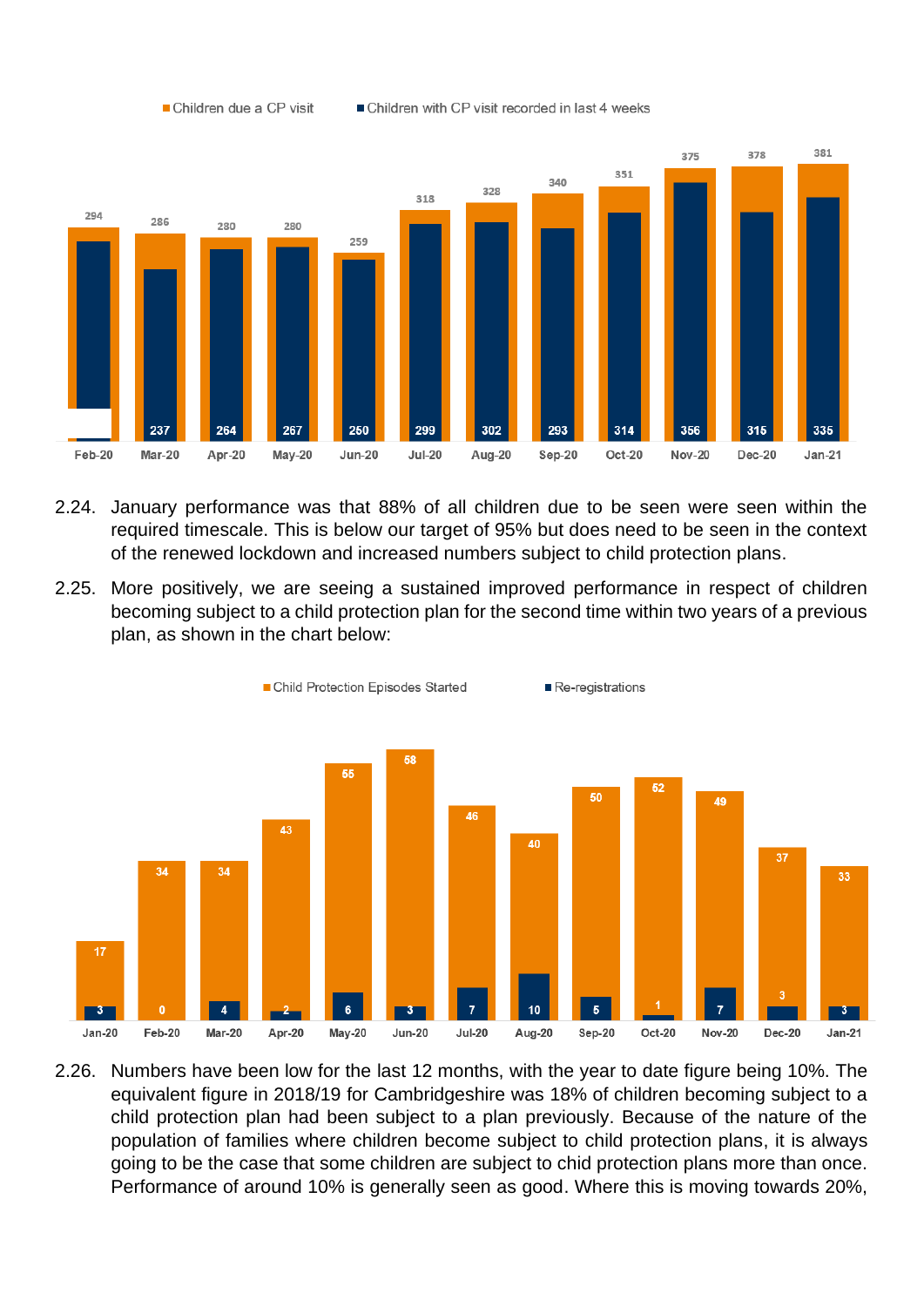there is a likelihood that issues within families that were leading to risks for children were not resolved in a sustainable way as often as they should have been during the first period of a child protection plan.

#### **Children in Care**

2.27. The chart below shows the number of children and young people in care, and the continuing reduction in overall numbers that we have been seeing since the summer of 2019:



- 2.28. One of the impacts of Covid-19 has been that some court hearings relating to children have been delayed, as courts focus on the most urgent matters. One type of hearing that has been delayed is final adoption hearings, and we have around 15 children who in ordinary times would have had their final hearing by now. These children are placed with their adoptive families and are subject to additional legal protections that prevent, for example, a birth parent seeking to challenge the placement. They do, however, remain looked after until the final adoption hearing. Including that 15 as having left the care system would actually reduce our numbers to 655, which means that we are getting closer to our longer term target of between 600 and 620 children and young people in care.
- 2.29. As noted in previous reports, the positive news about overall numbers in care is not the whole story, however. Within the overall population is a small but growing cohort of young people with particularly complex needs. This has meant that there is pressure in respect of children's placement costs that is likely to be in the region of £900K in the current financial year. This still represents very good performance overall, given the savings applied this year of in excess of £4M to the budget.
- 2.30. This situation continues to be closely monitored and the placement budget has further savings attached to the next financial year. The current indication is that this target for next year – while a challenge – should be achievable. There is, however, very little flexibility for unit costs to increase further over the next 12 months if the budget for 2021/22 is to be sufficient.
- 2.31. An area of continuing challenge has been in respect of the proportion of initial health assessments that are completed within 28 days of a child coming into care. The most recent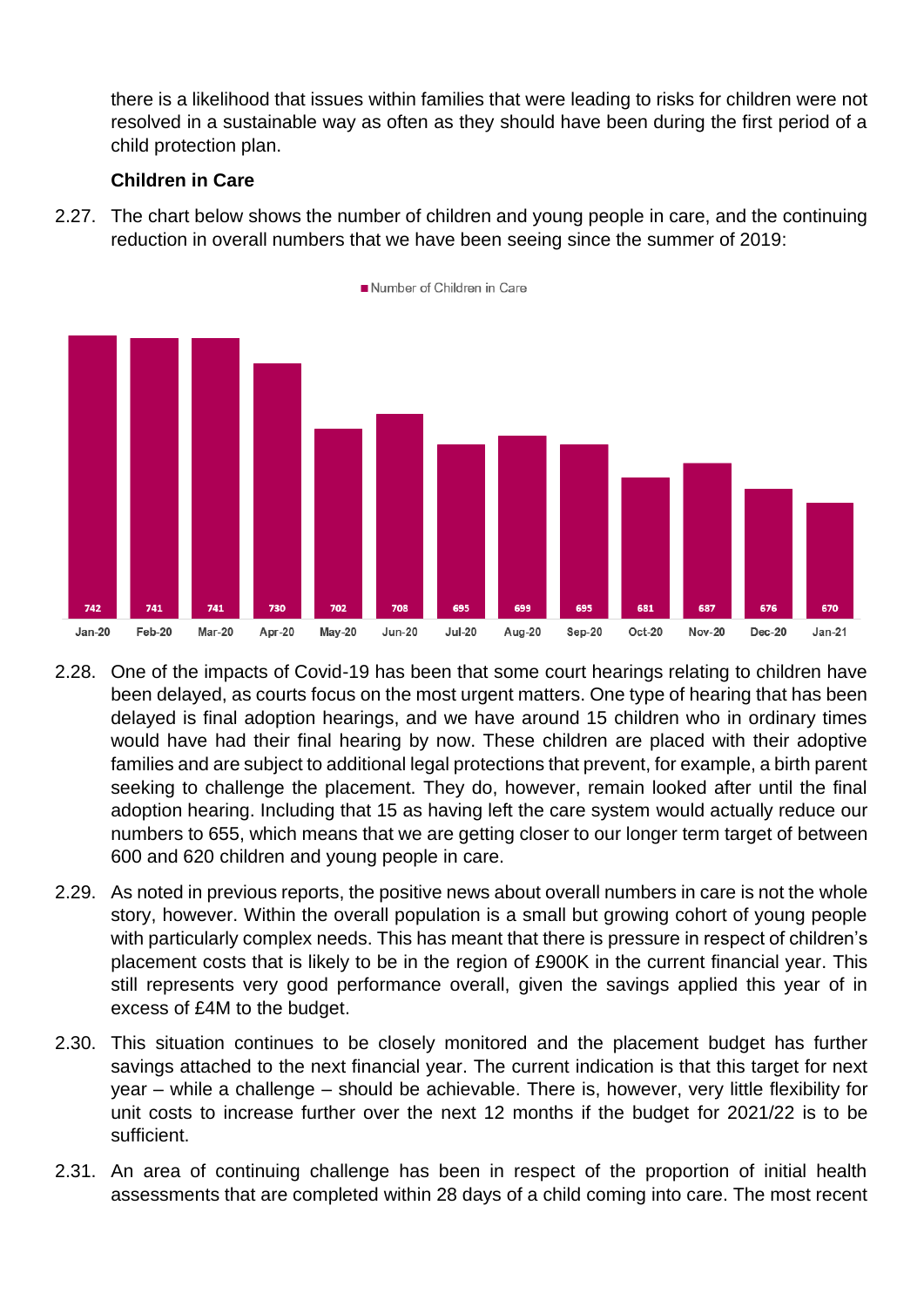performance data for January 2021 is that only 38% of children newly coming into care had a medical assessment within 28 days. Performance in this area has needed to improve for a considerable time, and this is an area where the Corporate Parenting Committee has been challenging performance and supporting the identification of solutions over recent months.

- 2.32. The issues surrounding initial health assessments are complicated, and the failure to achieve good performance is often the consequence of a number of issues. The first issue is that colleagues in health services need to be informed of a child newly entering care promptly, so that they have time to organise the assessment within the four week window allowed.
- 2.33. The next issue that can cause a difficulty is a lack of consent by the person with parental responsibility. Where a child is coming into care as the result of an interim care order, the local authority [in practice, the social worker] is able to give consent. Where the child is coming into care under a voluntary arrangement with the parent, the parent has to give express written consent to the health assessment taking place. Where this is not obtained at the point that the child comes into care, it can take time to organise obtaining the consent, delaying any medical assessment that can take place.
- 2.34. We have worked to resolve these issues, and the implementation of LiquidLogic earlier this year has assisted with this. This should mean that we are now providing health colleagues with the right information and consents in a timely way.
- 2.35. Some Initial Health Assessments do not take place because the young person refuses, or the appointment is cancelled for some reason or another and gets rebooked outside the 28 day period. Where children are placed more than 25 miles away, it is health services local to the care placement that should undertake the assessment. All local health services are stretched, and other areas tend to prioritise their own looked after children ahead of children being placed by another authority.
- 2.36. Deficiencies in the way that we have managed our part of the process in the past have undoubtedly contributed to the poor performance in this area, but it is unlikely that these were ever the only cause. We are continuing to work with our health colleagues to ensure that there are sufficient resources in the health teams responsible to meet the demand in a timely way.
- 2.37. It is important to note, however, that while performance in this specific area i.e. an initial health assessment within 28 days – is not where it needs to be, this does not mean that children are not having health assessments; they are, but just not within the required timeframe.
- 2.38. Performance in respect of annual health assessments is generally reasonably good in Cambridgeshire, being between 85% and 90%, compared with a statistical neighbour average of 86% and an England average of 90%. This provides confidence that we will improve the performance in respect to the initial health assessment.
- 2.39. Dental checks are an area that have been significantly impacted by the Covid pandemic. Most dental practices are not currently offering this type of service. Our health colleagues are organising specialist treatment for children in care where there is urgent need or there are any issues with pain, which is very positive. Hopefully, as restrictions ease, we will be able to ensure that children in care have the regular dental checks that they need.
- 2.40. The next charts provide information about placement stability for our children in care: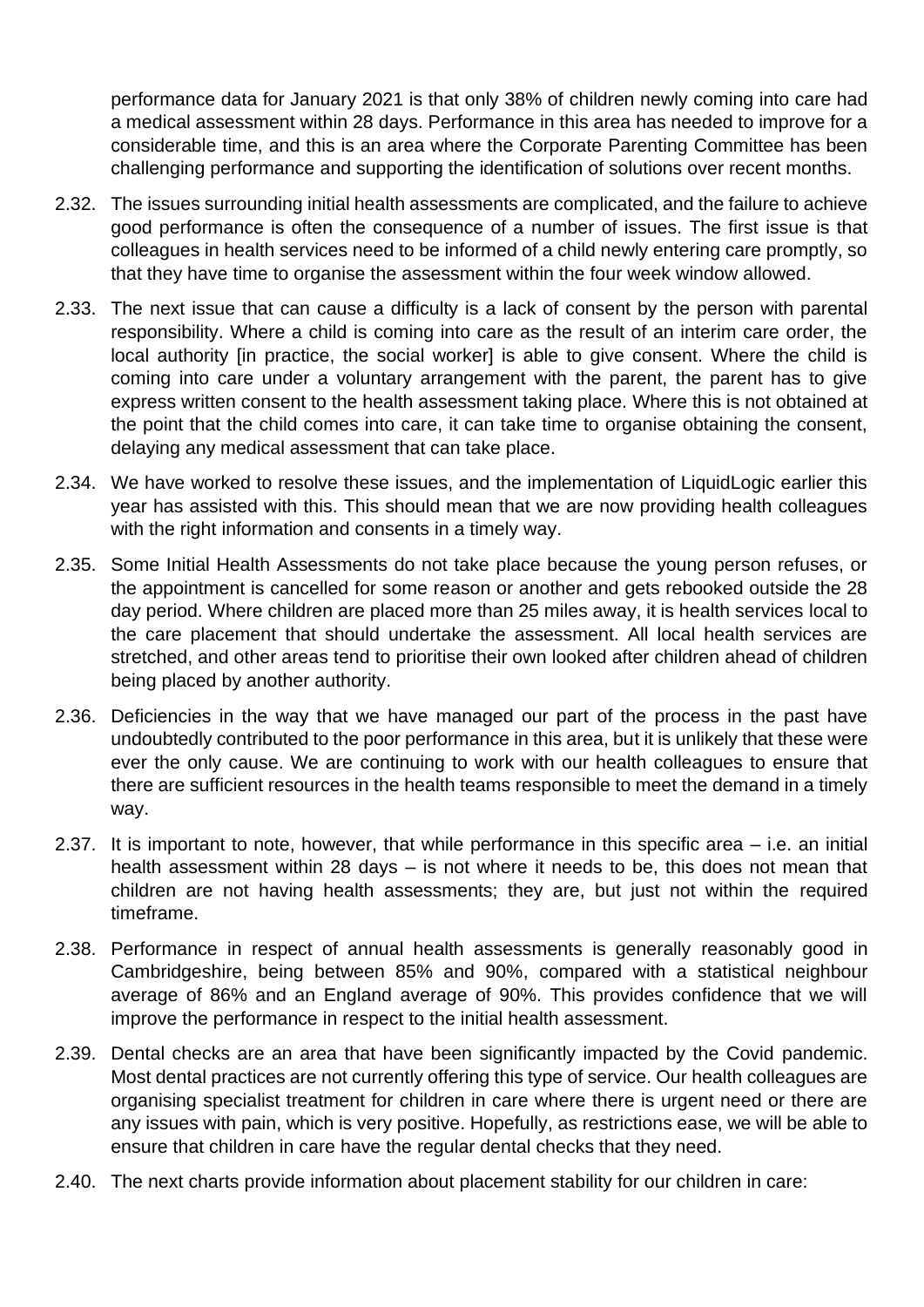

- 2.41. Taken together, these charts indicate that in overall terms, the majority of our children in care experience placement stability. At only 7% of children in care experiencing more than 3 placement moves, our performance is better than the most recent data for our statistical neighbours [11%] or the England average of 10%.
- 2.42. 68% of children in care for more than two and a half years have been in the same placement for at least two years – in line with England and statistical neighbour averages of 69% and 68% respectively. This is an indicator where both high and low percentages indicate potential issues. Too high a percentage indicates that not enough children are moving for positive reasons including, for example, into permanency via a Special Guardianship Order, a return home, or from a residential placement to semi-independent living as part of preparation for independence.
- 2.43. Recent audits of practice for children in care are identifying a steady improvement in care planning, for example, but there is still some way to go to ensure that care plans are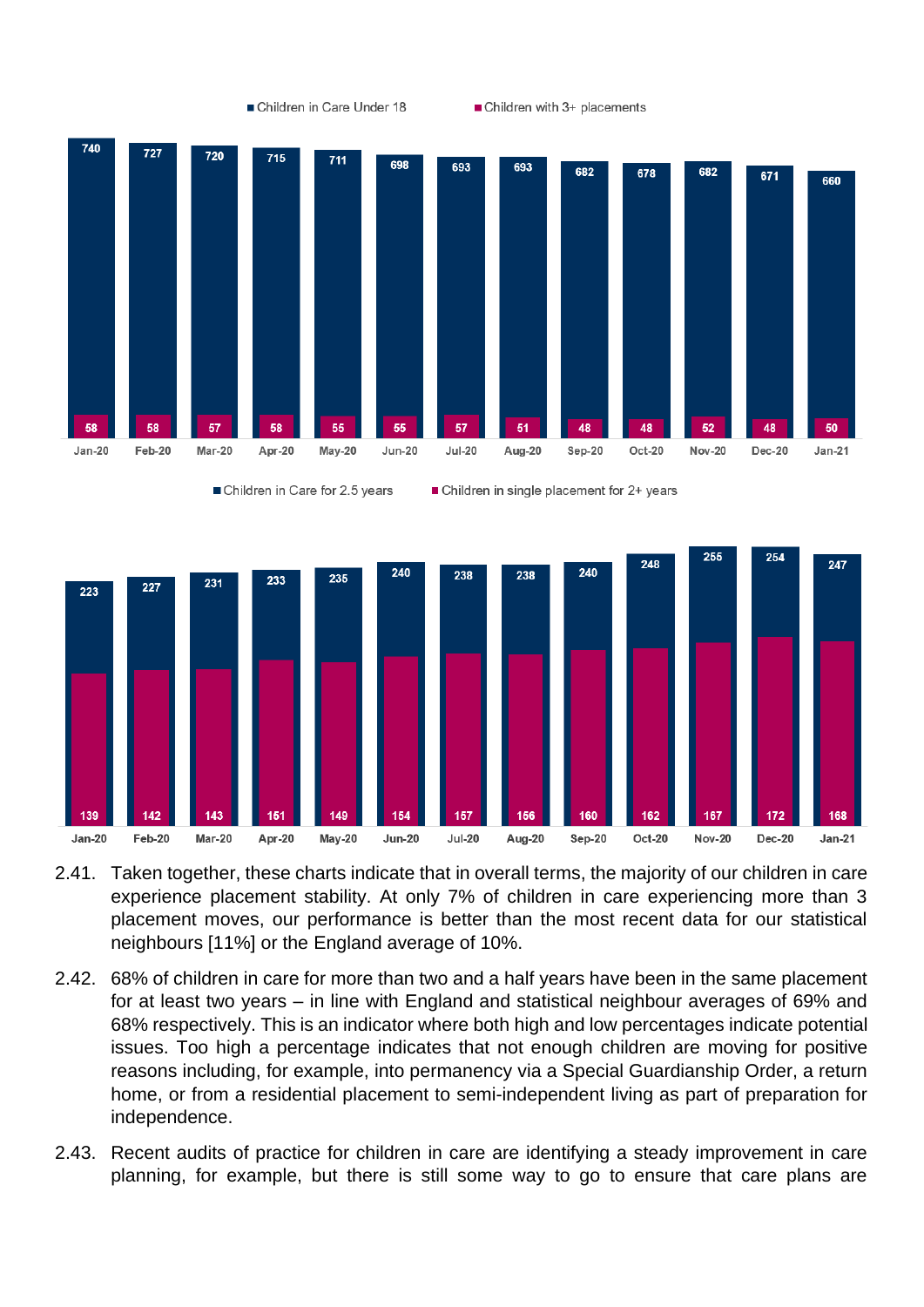consistently SMART. Care planning is a specialist area and was one that was underdeveloped in the multi-purpose unit model. It takes time to reset expectations in this area.

2.44. Good care planning helps to prevent unplanned placement endings, as does the level of support available to carers, and foster carers in particular. These are both areas of particular focus for the next few months, as set out in the following sections.

#### **Senior leadership changes**

- 2.45. We have successfully recruited to the third assistant director role, which has been vacant since March 2020. Ricky Cooper joins us on 15 March 2021. He will hold strategic accountability for specialist young people services including Youth Offending and services to prevent exploitation of young people, as well as fostering services and the regional adoption agency.
- 2.46. These changes seek to achieve a number of positive outcomes for children and young people in care and on the edge of care, including:
	- To improve the quality and consistency of care planning;
	- To increase the number of older children and teenagers placed with our in-house foster carers;
	- To ensure that services across the partnership work effectively to prevent young people from being criminally or sexually exploited.
- 2.47. Separating operational leadership of fostering and adoption services from children in care services means that the respective Assistant Directors can focus on improving performance in the areas for which they have operational accountability. Fostering and children in care services are very different, and demand different skill sets. Operational demand from children in care services will always tend to draw attention away from the fostering service where accountability rests for both rests with a single individual.
- 2.48. We still need to do more to persuade more of our foster carers to offer homes to older children and young people than is currently the case. Placing accountability for fostering services under the remit of the third Assistant Director enables sufficient dedicated time to support this continuing work. This, combined with the strong focus of the third Assistant Director role to act as a powerful advocate for young people, will provide the strong leadership that is needed in this area.
- 2.49. Improving our preventative offer to young people at particular risk of being drawn into county lines, serious offending and/or at risk of sexual exploitation is clearly a good outcome in and of itself. Tackling these issues will also reduce the number of young people developing very complex needs and who become at risk of coming into care as a result because family relationships are significantly affected. This is better for individual young people, but also for the system overall, in a context where placements for young people with the most complex of needs are in short supply across the country.

#### **The revised clinical offer to children in care**

2.50. Prior to the change of delivery model away from the unit model to the structure of specialist social work teams that was completed at the end of 2018 and beginning of 2019, clinical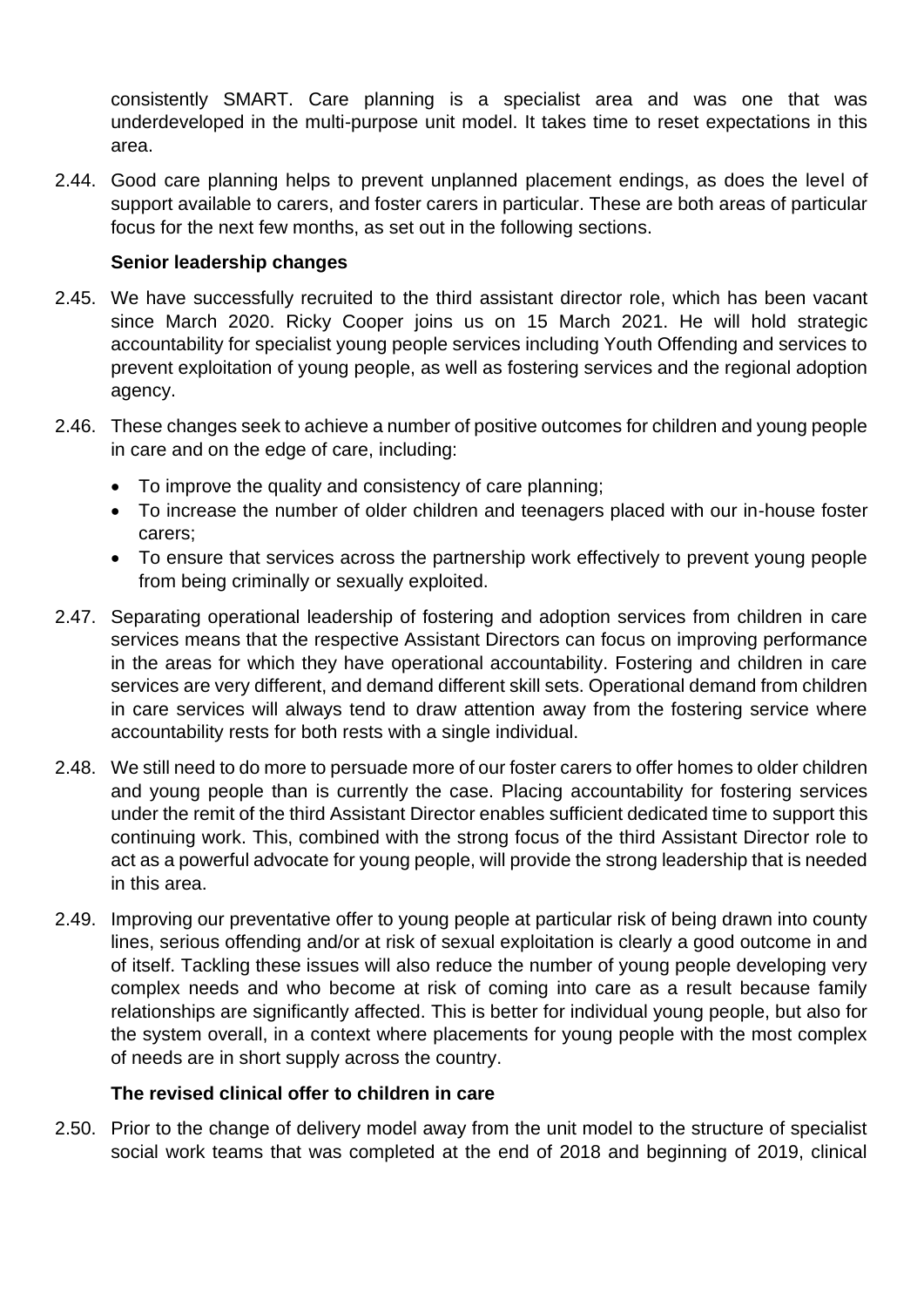support for children in care was part of the much broader clinical offer to the service as a whole.

- 2.51. One of the central elements of the unit model in social work is to have clinical input from specialists such as systemic family therapists into the case planning for children open to each of the social work units. There were 32 units in Cambridgeshire before the change in delivery model to specialist teams.
- 2.52. Those units provided social work support to children in need, in need of protection and children in care up to the age of 14.
- 2.53. The clinical staff were mostly employed by the Cambridgeshire and Peterborough Foundation Trust [CPFT], although some were employed by the local authority.
- 2.54. The move to specialist teams, followed by the decision of the Department for Education (DfE) to award Cambridgeshire funding to develop the Family Safeguarding model, always meant that we would need to review the clinical offer for the service as a whole. This in turn provided an opportunity to look again at what could be offered to support children and young people in care and care leavers in particular.
- 2.55. By this point, the contract with CPFT to deliver these services had also expired, providing an opportunity for us to consider whether or not we should continue to commission the service, or seek to provide the service directly.
- 2.56. For children in care, one of the most important determinants of positive longer term outcomes is stability of their care arrangements, whether inside or outside the care system. Many children who come into care will leave again quite quickly, and our aim is to secure legal permanence for children wherever possible. This means a safe return home to parents or carers, or to permanent alternative families through either adoption or the making of a Special Guardianship Order.
- 2.57. A significant proportion of children coming into care, and particularly those who do so at primary school ages, are however likely to need to remain in care. The best long term outcomes for these children is to be placed with a long term fostering family, where they can remain to adulthood and in some cases beyond through the staying put scheme.
- 2.58. Children coming into care at this age will have experienced a difficult start in life. As well as having to manage the substantial disruption to their life that coming into care itself brings, they will have experienced serious neglect and abuse. Many children will have suffered from some form of developmental delay, and will have an understandable distrust of the adults who are now responsible for their care. Their past experiences mean that they will often have significant difficulties in forming secure attachments.
- 2.59. For very understandable reasons, children can often display challenging behaviour as they adjust to coming into care. Some of this behaviour may be learned from their pre care experiences. Some is likely to be a feature of that distrust of adults and a need to test their commitment to them as children. Often, challenging behaviour only begins to emerge once children have been in the foster placement long enough to feel sufficiently safe to begin testing the commitment of the carers.
- 2.60. Foster carers, including some of our most experienced carers, can struggle with managing challenging behaviour on a daily basis; it can be exhausting. One of the key aims of the revised clinical offer is therefore to increase the support that we can provide to our carers.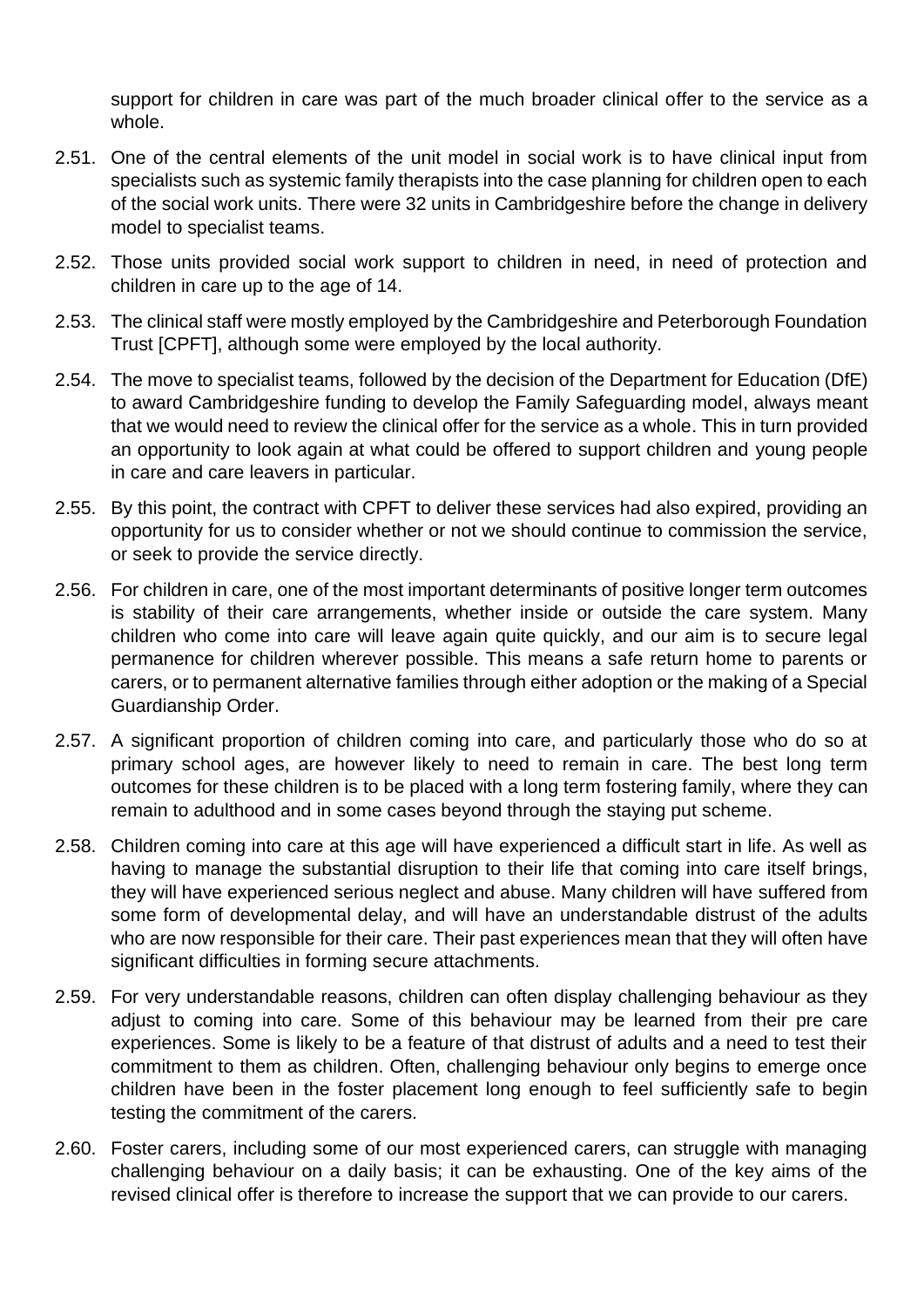- 2.61. Our revised clinical offer will include an improved training offer to foster carers focusing on supporting children in their care who have attachment disorders and who are exhibiting challenging behaviour.
- 2.62. Importantly, however, we also want to ensure that we can provide timely individual support to our carers. Experience from elsewhere is that focused individual support to foster carers who are doing their best to support children in their care is effective in helping to avoid unplanned placement endings. Unplanned placement endings often only reinforce the child's lack of trust in adults around them, and worsen their attachment and trust issues. It is therefore very important that we do all we can to avoid these.
- 2.63. The revised clinical offer will include some direct work with children in care, again focused on helping them to develop secure attachments and to understand their previous experiences. This work will also focus on the overarching need to ensure that placements are maintained wherever possible and, of course, where this is in the best long term interests of the child.
- 2.64. Some children will always need to move from a current foster placement to a new long term foster placement. This is often because when they were first placed into care, they were placed with carers who are unable to offer long term placements and at a time where long term plans for them were not yet clear. The revised clinical offer will also provide support in ensuring that such transitions happen smoothly.
- 2.65. As mentioned above, a number of children and young people who come into care do return home again. This can often be because their families have made changes that mean that they can offer a safe and loving long term home. As with any transition, however, it is also important to make sure that the child or young person and their parents are supported through the process. Working with this group of children and young people will also form a key part of the revised clinical offer, as it has always done.
- 2.66. The revised clinical offer is designed to target attachment issues in particular, as a means to improving placement stability and hence longer term outcomes for children in care. Local Child and Adolescent Mental Health services remain available for children and young people in care with mental health difficulties as they have always done, but these services do not offer support to children experiencing attachment difficulties.
- 2.67. Careful consideration was given to the question of whether or not renew the contract with CPFT to deliver these services on behalf of the local authority. The eventual decision was taken to develop an in-house service. The main reason was the view that in these very challenging and changing times, we wanted to retain the flexibility of being able to adapt the service should we need to. This is always more difficult where that service is being provided under contract by another organisation.
- 2.68. We will ensure that appropriate clinical supervision and training is in place for all the staff in the service.
- 2.69. A consultation process was completed in January 2021. Members of staff raised a number of points, all of which were carefully considered, and some of which resulted in some changes being made to the original proposals. Since the consultation concluded, we have recruited some additional locum capacity into the new service, while we seek permanent employees.

#### **Caseloads and current recruitment challenges**

2.70. The table below summarises the caseload as of the  $12<sup>th</sup>$  February: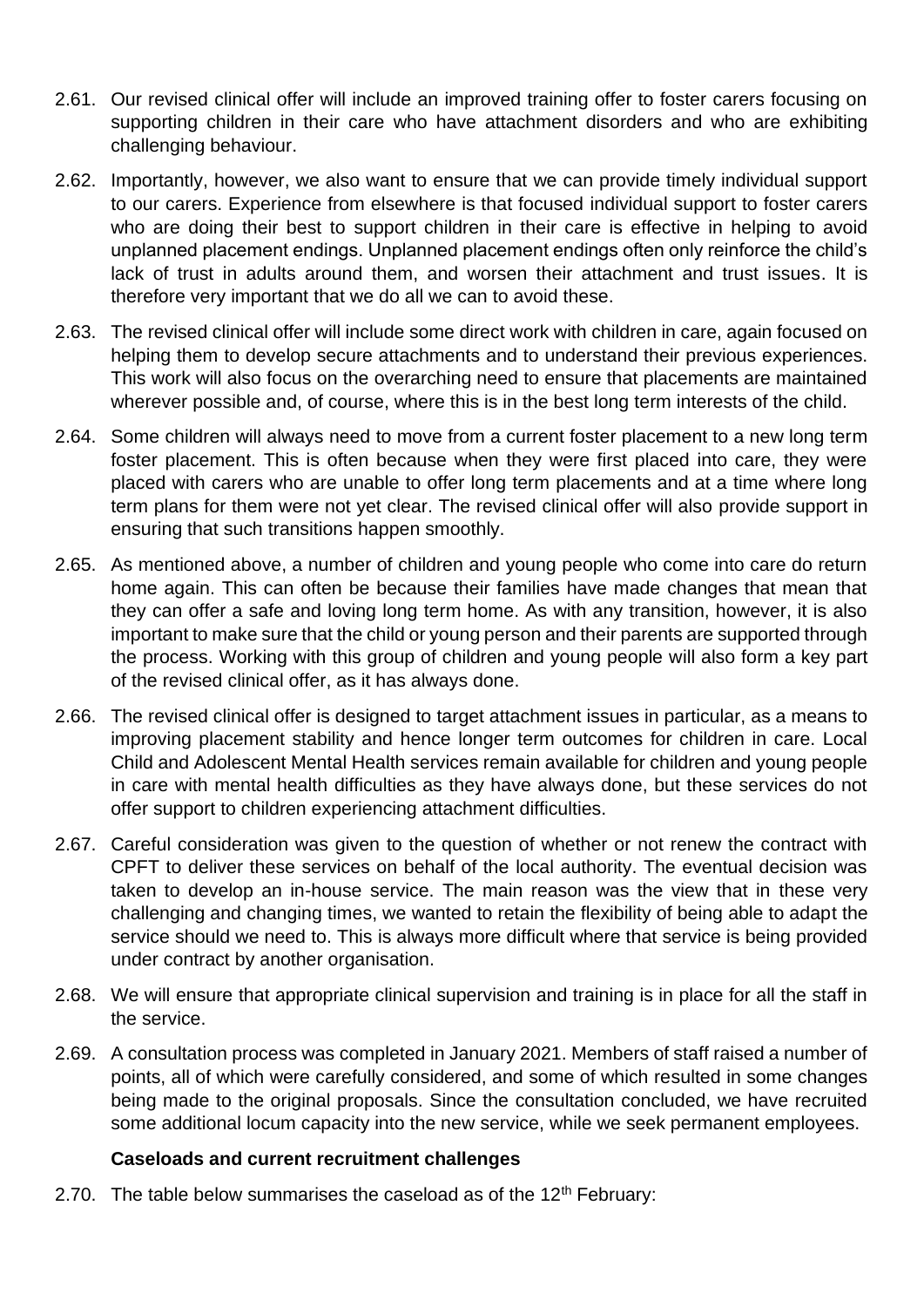| Service                        | Average caseload per FTE |
|--------------------------------|--------------------------|
| Assessment                     | 15                       |
| <b>Family Safeguarding</b>     | 17                       |
| Adolescent teams               | 12                       |
| <b>Corporate Parenting</b>     | 22                       |
| <b>Leaving Care</b>            | 20 [but UASC 26]         |
| <b>Youth Offending Service</b> | 9                        |

- 2.71. As noted in the last report, average caseloads in corporate parenting and the unaccompanied asylum seeking young people teams remain higher than we would want. Caseloads across the corporate parenting services are being reviewed at present and we should be able to bring back into line with a small increase in personal adviser capacity, for which there is available budget.
- 2.72. There is a current issue in Family Safeguarding in South Cambridgeshire, with a combination of some vacancies and some sickness having an impact. We have sought and received agreement from the Eastern Region Association of Directors of Children's Services to increase agency pay rates above the eastern region cap. We will look at other recruitment options if we are unable to source capacity through the contract for locum social workers that we have with OPUS.
- 2.73. There are also some key management vacancies in the South, which is adding to the challenge. That said, our quality assurance service has undertaken some case sampling of children open in the area and the pressures are being well-managed at present – but we are focusing on interim and long term recruitment to support this area in particular.
- 2.74. More positively, there has been a generally good take up rate for staff and cares eligible for vaccination against Covid-19, and we are very grateful for the support of colleagues in local health services in facilitating this.

### 3. Alignment with corporate priorities

3.1 A good quality of life for everyone

The following bullet points set out details of implications identified by officers:

- Supporting vulnerable children and young people to achieve the best possible outcomes has longer term benefits for them as well as to the wider population. Where children are enabled to remain safely with their families or provided with good quality care, they are most likely to develop resilience and be more likely to remain in good physical, mental and emotional health, make better quality relationships and contribute more to the community.
- 3.2 Thriving places for people to live

The following bullet points set out details of implications identified by officers: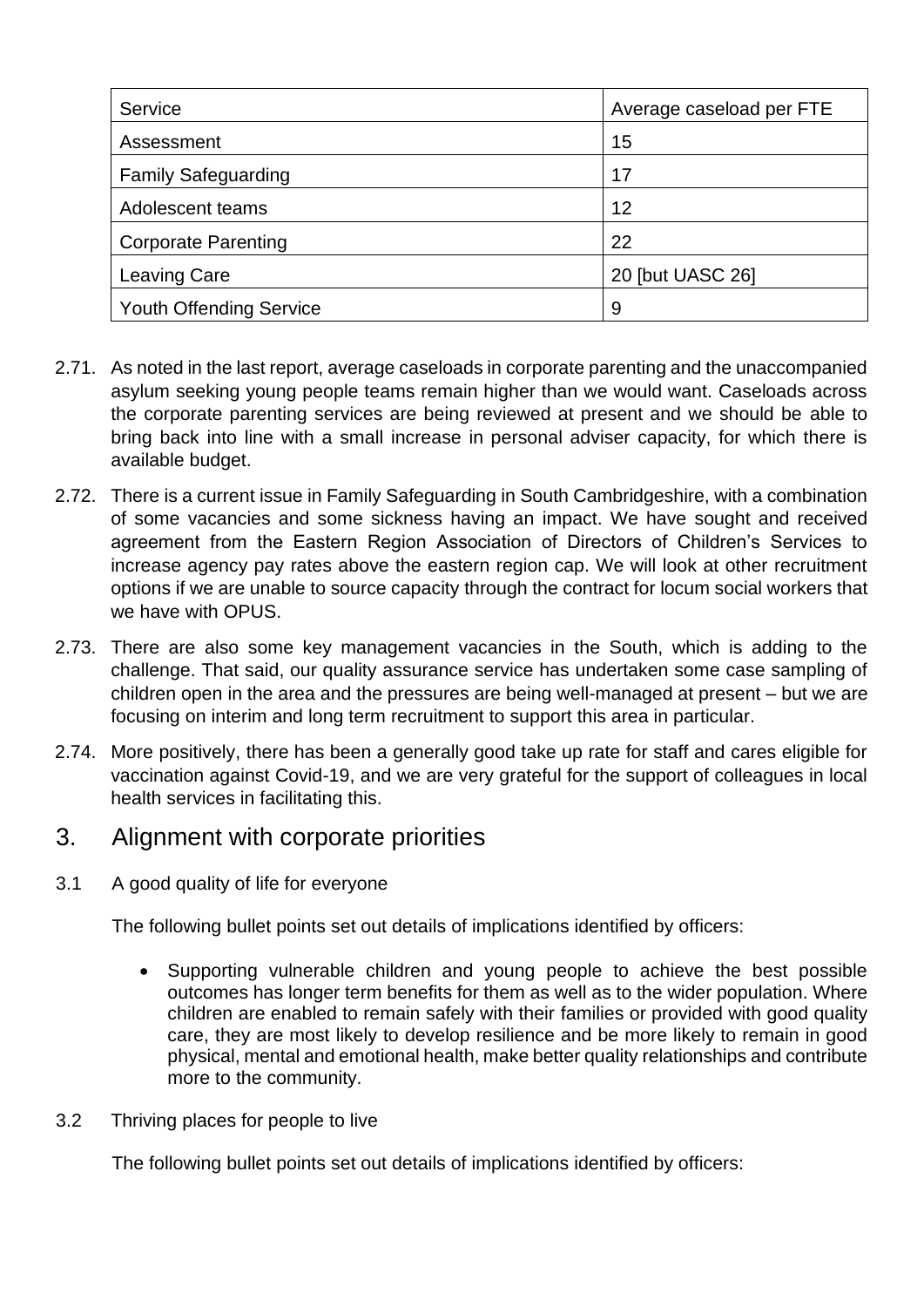• Promoting the best outcomes for children and young people means that they are most likely to make a positive economic and social contribution into adulthood.

#### 3.3 The best start for Cambridgeshire's children

The following bullet points set out details of implications identified by officers:

- A children's services that is effective overall will ensure that vulnerable children and young people are supported to achieve good outcomes, including by enabling families to provide permanent, safe and loving homes to their children wherever possible;
- Where children and young people are identified as being at risk of harm, children's services take action in order to ensure that these risks are minimised;
- As corporate parents, we share responsibility for ensuring that our children and young people in care and young people leaving care are able to access the best possible support in order to achieve good long term outcomes.
- 3.4 Net zero carbon emissions for Cambridgeshire by 2050 See wording under 3.1 above.

### 4. Significant Implications

4.1 Resource Implications

There are no significant implications within this category.

4.2 Procurement/Contractual/Council Contract Procedure Rules Implications

There are no significant implications within this category.

4.3 Statutory, Legal and Risk Implications

There are no significant implications within this category.

4.4 Equality and Diversity Implications

There are no significant implications within this category.

4.5 Engagement and Communications Implications

There are no significant implications within this category.

4.6 Localism and Local Member Involvement

There are no significant implications within this category.

4.7 Public Health Implications

There are no significant implications within this category.